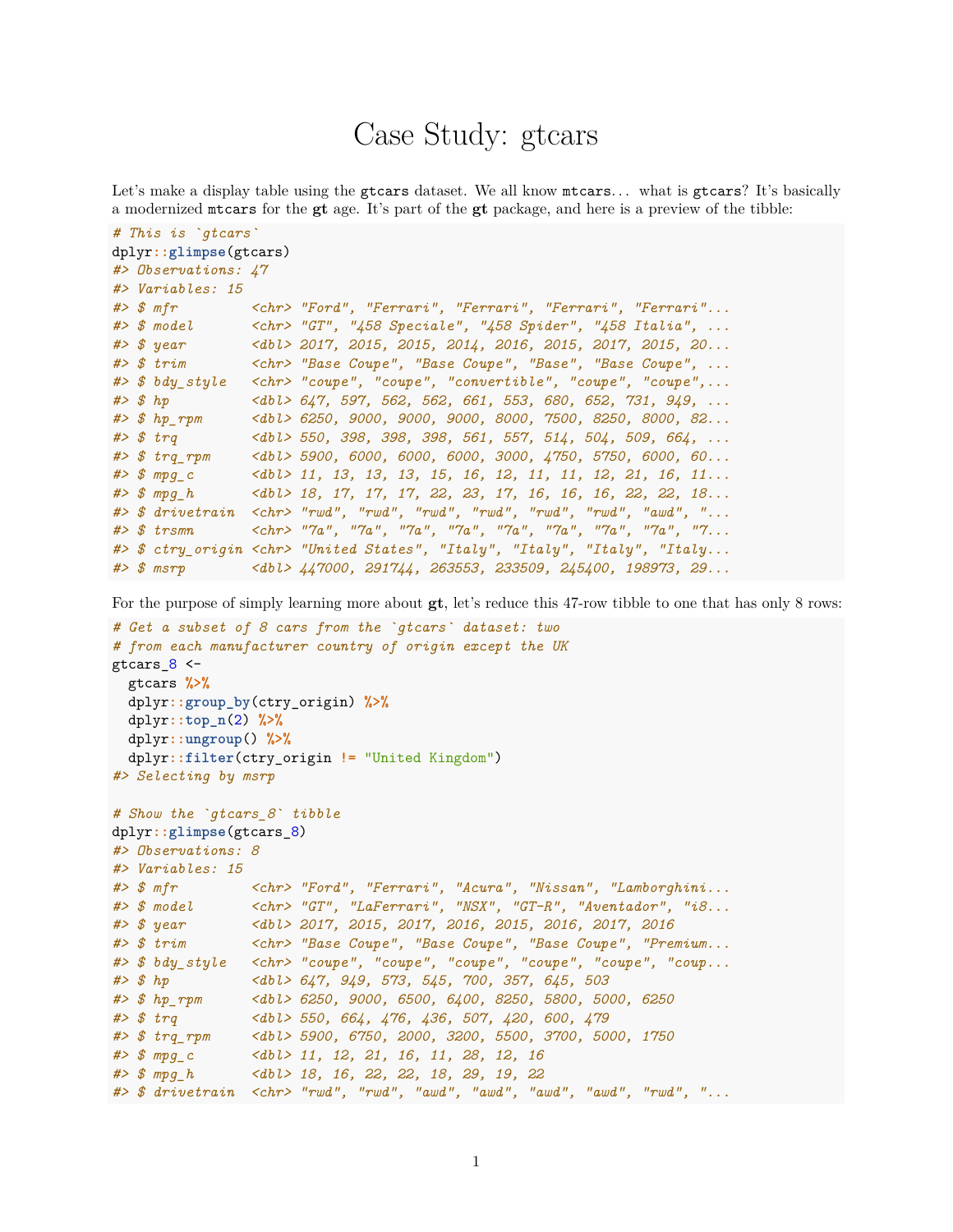```
#> $ trsmn <chr> "7a", "7a", "9a", "6a", "7a", "6am", "6m", "7a"
#> $ ctry_origin <chr> "United States", "Italy", "Japan", "Japan", "Italy...
                 #> $ msrp <dbl> 447000, 1416362, 156000, 101770, 397500, 140700, 9...
```
Let's make a display table from this dataset. In doing so we'll fulfill the following 10 requirements:

- 1. putting the cars into characteristic groups (by the car manufacturer's country of origin)
- 2. removing some of the columns that we don't want to present
- 3. incorporating some columns into a column group
- 4. formatting the currency data and using a monospaced font for easier reading of that data
- 5. giving the table a title and a subtitle
- 6. adding footnotes to draw attention to some of the more interesting data points and to explain some of the more unusual aspects of the data
- 7. placing a citation for the dataset at the bottom of the table
- 8. transforming the transmission (trsmn) codes so that they are readable and understandable
- 9. styling some cells according to basic criteria
- 10. highlighting the cars that are considered to be *grand tourers*

#### **Row Groups**

Let's again use **dplyr** to help make groupings by the ctry\_origin column, which provides the country of origin for the vehicle manufacturer of the car. We can simply use dplyr::group\_by() on the gtcars dataset and pass that to gt(). What you get is a display table that arranges the cars into row groups, with the name of the group displayed prominently above.

```
# Use `group_by()` on `gtcars` and pass that to `gt()`
gtcars_8 %>%
  dplyr::group_by(ctry_origin) %>%
  gt() %>%
  tab_options(
    table.width = <math>pt(50)</math>)
```

| mfr           | model     | year | trim             | bdy_style | hp  | $hp$ _rpm | trq | $trq$ _rpm | $mpg_c$ | mpg |
|---------------|-----------|------|------------------|-----------|-----|-----------|-----|------------|---------|-----|
| United States |           |      |                  |           |     |           |     |            |         |     |
| Ford          | GT        | 2017 | Base Coupe       | coupe     | 647 | 6250      | 550 | 5900       | 11      |     |
| Dodge         | Viper     | 2017 | GT Coupe         | coupe     | 645 | 5000      | 600 | 5000       | 12      |     |
| Italy         |           |      |                  |           |     |           |     |            |         |     |
| Ferrari       | LaFerrari | 2015 | Base Coupe       | coupe     | 949 | 9000      | 664 | 6750       | 12      |     |
| Lamborghini   | Aventador | 2015 | LP 700-4 Coupe   | coupe     | 700 | 8250      | 507 | 5500       | 11      |     |
| Japan         |           |      |                  |           |     |           |     |            |         |     |
| Acura         | NSX       | 2017 | Base Coupe       | coupe     | 573 | 6500      | 476 | 2000       | 21      |     |
| Nissan        | $G$ T-R   | 2016 | Premium Coupe    | coupe     | 545 | 6400      | 436 | 3200       | 16      |     |
| Germany       |           |      |                  |           |     |           |     |            |         |     |
| <b>BMW</b>    | i8        | 2016 | Mega World Coupe | coupe     | 357 | 5800      | 420 | 3700       | 28      |     |
| Mercedes-Benz | AMG GT    | 2016 | S Coupe          | coupe     | 503 | 6250      | 479 | 1750       | 16      |     |
|               |           |      |                  |           |     |           |     |            |         |     |

Getting the row groups in the preferred order can be done easily with **dplyr**'s arrange() function. For example, we can have groups that are arranged alphabetically by manufacturer (mfr) and then sorted by highest sticker price (msrp) to lowest.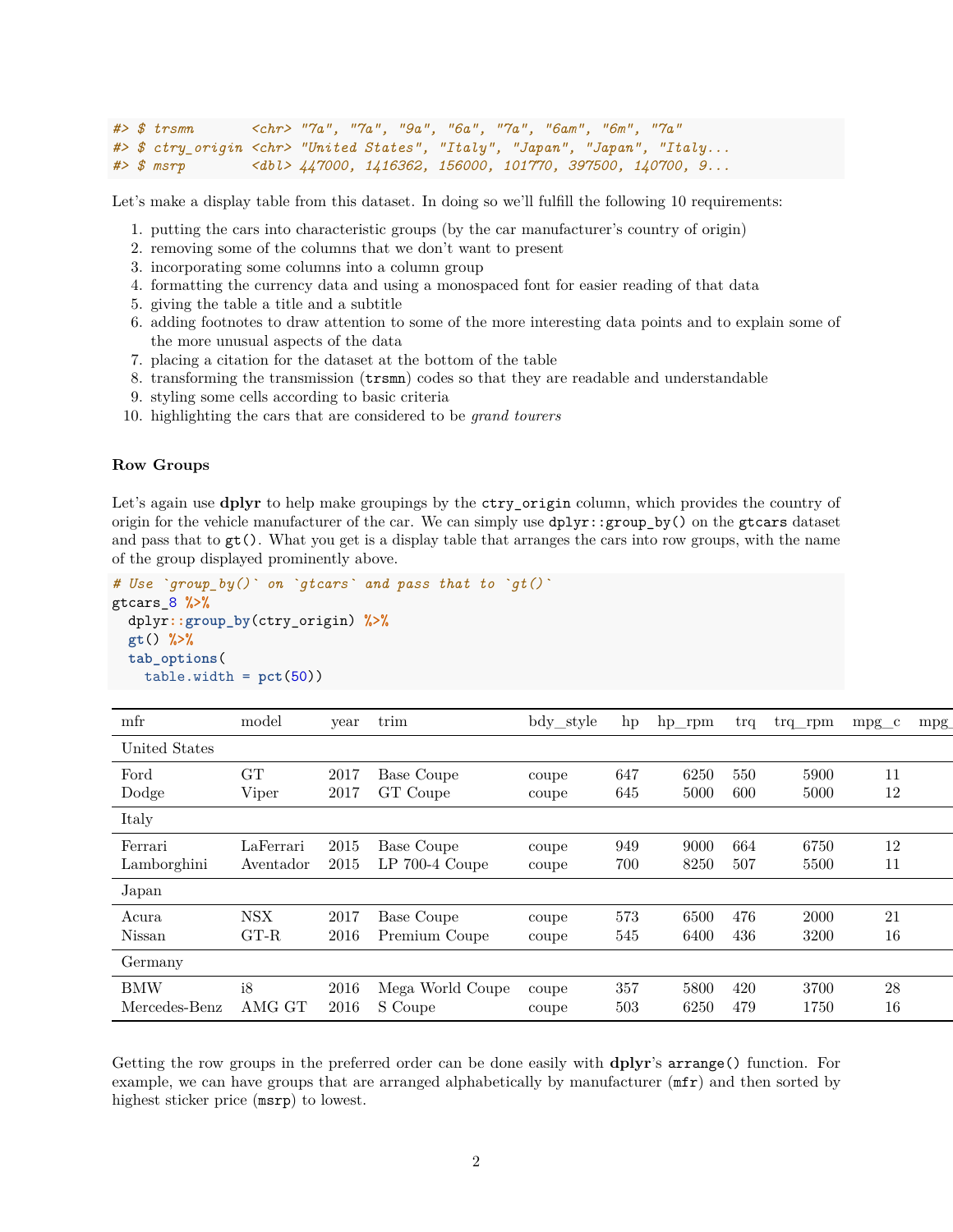```
gtcars_8 %>%
  dplyr::group_by(ctry_origin) %>%
  dplyr::arrange(mfr, desc(msrp)) %>%
  gt()
```

| Japan<br><b>NSX</b><br>573<br>21<br>2017<br>Base Coupe<br>6500<br>476<br>2000<br>Acura<br>coupe<br>$G$ T-R<br>16<br>Nissan<br>2016<br>545<br>6400<br>436<br>3200<br>Premium Coupe<br>coupe<br>Germany<br><b>BMW</b><br>i8<br>Mega World Coupe<br>357<br>28<br>2016<br>5800<br>420<br>3700<br>coupe<br>AMG GT<br>S Coupe<br>16<br>Mercedes-Benz<br>2016<br>503<br>6250<br>479<br>1750<br>coupe<br>United States<br>Dodge<br>Viper<br>GT Coupe<br>645<br>5000<br>600<br>5000<br>12<br>2017<br>coupe<br><b>GT</b><br>11<br>2017<br>647<br>6250<br>550<br>5900<br>Base Coupe<br>Ford<br>coupe<br>Italy<br>LaFerrari<br>6750<br>12<br>2015<br>949<br>9000<br>664<br>Ferrari<br>Base Coupe<br>coupe<br>$LP$ 700-4 Coupe<br>8250<br>11<br>Lamborghini<br>2015<br>700<br>507<br>5500<br>Aventador<br>coupe | mfr | model | year | trim | bdy_style | hp | $hp$ _rpm | trq | trq rpm | $mpg_c$ | mpg |
|----------------------------------------------------------------------------------------------------------------------------------------------------------------------------------------------------------------------------------------------------------------------------------------------------------------------------------------------------------------------------------------------------------------------------------------------------------------------------------------------------------------------------------------------------------------------------------------------------------------------------------------------------------------------------------------------------------------------------------------------------------------------------------------------------|-----|-------|------|------|-----------|----|-----------|-----|---------|---------|-----|
|                                                                                                                                                                                                                                                                                                                                                                                                                                                                                                                                                                                                                                                                                                                                                                                                    |     |       |      |      |           |    |           |     |         |         |     |
|                                                                                                                                                                                                                                                                                                                                                                                                                                                                                                                                                                                                                                                                                                                                                                                                    |     |       |      |      |           |    |           |     |         |         |     |
|                                                                                                                                                                                                                                                                                                                                                                                                                                                                                                                                                                                                                                                                                                                                                                                                    |     |       |      |      |           |    |           |     |         |         |     |
|                                                                                                                                                                                                                                                                                                                                                                                                                                                                                                                                                                                                                                                                                                                                                                                                    |     |       |      |      |           |    |           |     |         |         |     |
|                                                                                                                                                                                                                                                                                                                                                                                                                                                                                                                                                                                                                                                                                                                                                                                                    |     |       |      |      |           |    |           |     |         |         |     |
|                                                                                                                                                                                                                                                                                                                                                                                                                                                                                                                                                                                                                                                                                                                                                                                                    |     |       |      |      |           |    |           |     |         |         |     |
|                                                                                                                                                                                                                                                                                                                                                                                                                                                                                                                                                                                                                                                                                                                                                                                                    |     |       |      |      |           |    |           |     |         |         |     |
|                                                                                                                                                                                                                                                                                                                                                                                                                                                                                                                                                                                                                                                                                                                                                                                                    |     |       |      |      |           |    |           |     |         |         |     |

We could also use factor levels to get a more particular ordering within  $\alpha$ rrange(). For example, we can first arrange the groups themselves (the country of origin–ctry\_origin) by our own preferred ordering and then arrange by mfr and descending msrp as before. Then, group\_by(ctry\_origin) can be used on the sorted tibble before passing this to gt().

```
# Define our preferred order `ctry_origin`
order_countries <- c("Germany", "Italy", "United States", "Japan")
# Reorder the table rows by our specific ordering of groups
gtcars_8 %>%
 dplyr::arrange(
   factor(ctry_origin, levels = order_countries), mfr, desc(msrp)
 ) %>%
 dplyr::group_by(ctry_origin) %>%
 gt()
```

| mfr           | model     | year | trim             | bdy_style | hp      | $hp$ _rpm | trq | $trq$ _rpm | $mpg_c$ | mpg |
|---------------|-----------|------|------------------|-----------|---------|-----------|-----|------------|---------|-----|
| Germany       |           |      |                  |           |         |           |     |            |         |     |
| <b>BMW</b>    | i8        | 2016 | Mega World Coupe | coupe     | $357\,$ | 5800      | 420 | 3700       | 28      |     |
| Mercedes-Benz | AMG GT    | 2016 | S Coupe          | coupe     | 503     | 6250      | 479 | 1750       | 16      |     |
| Italy         |           |      |                  |           |         |           |     |            |         |     |
| Ferrari       | LaFerrari | 2015 | Base Coupe       | coupe     | 949     | 9000      | 664 | 6750       | 12      |     |
| Lamborghini   | Aventador | 2015 | $LP$ 700-4 Coupe | coupe     | 700     | 8250      | 507 | 5500       | 11      |     |
| United States |           |      |                  |           |         |           |     |            |         |     |
| Dodge         | Viper     | 2017 | GT Coupe         | coupe     | 645     | 5000      | 600 | 5000       | 12      |     |
| Ford          | GТ        | 2017 | Base Coupe       | coupe     | 647     | 6250      | 550 | 5900       | 11      |     |
| Japan         |           |      |                  |           |         |           |     |            |         |     |
|               |           |      |                  |           |         |           |     |            |         |     |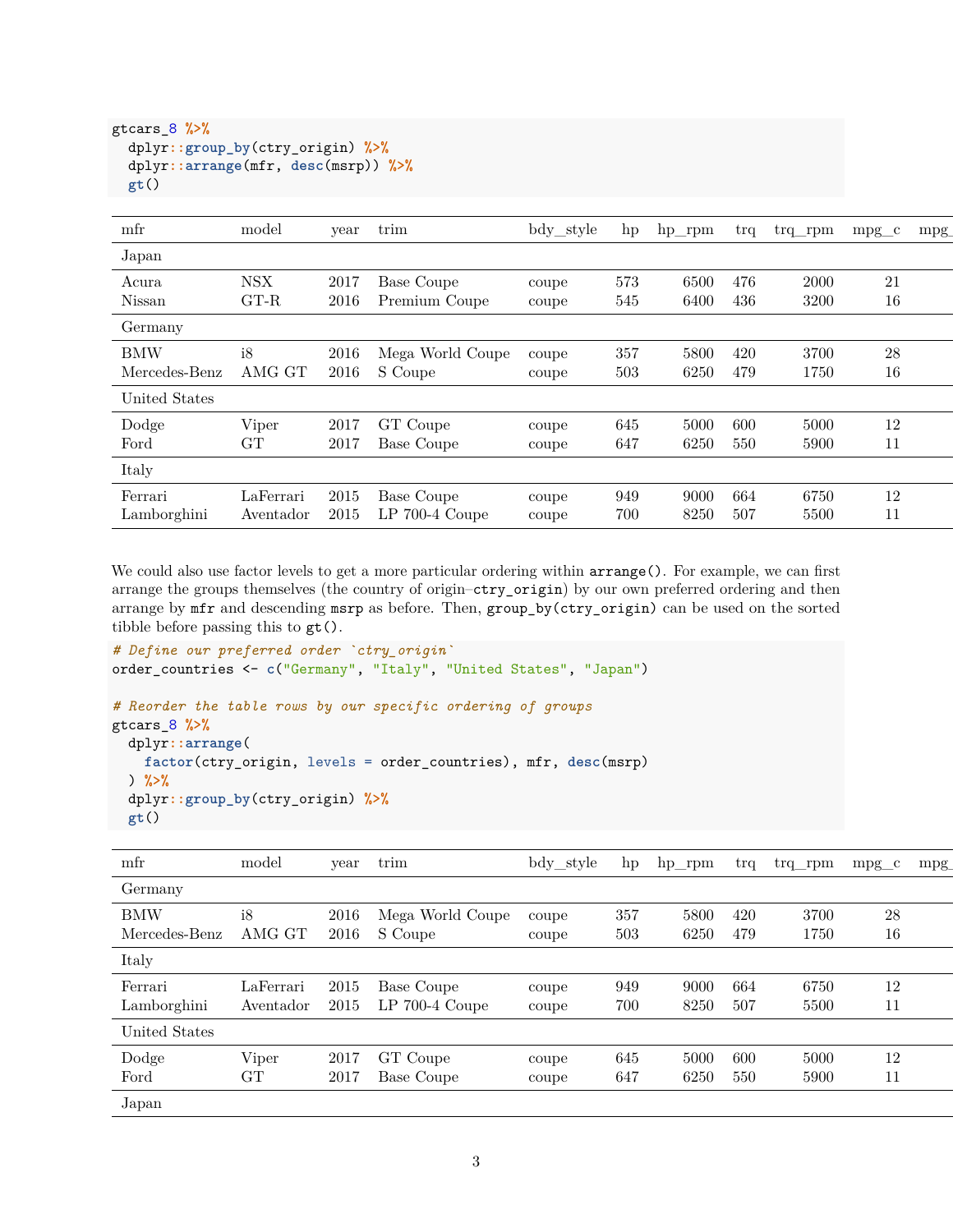| Acura       | <b>NSX</b>          | 2017 | Coupe<br>Base    | coupe | FFA<br>∪≀⊾  | 6500             | 476 | 200C | --             |
|-------------|---------------------|------|------------------|-------|-------------|------------------|-----|------|----------------|
| T<br>Nissan | $\cap$ T D<br>տ 1-ռ | 2016 | Premium<br>Coupe | coupe | $ +$<br>54t | $\frac{3400}{5}$ | 436 | 3200 | $\overline{1}$ |

The last variation is to combine the manufacturer name with the model name, using those combined strings as row labels for the table. This is just a little more **dplyr** where we can use  $dp\text{lyr}$ : mutate() to make a new car column followed by dplyr::select() where we remove the mfr and model columns. When introducing the tibble to the gt() function, we can now use the rowname\_col argument to specify a column that will serve as row labels (which is the newly made car column).

```
# Reorder the table rows by our specific ordering of groups
tab < -gtcars_8 %>%
  dplyr::arrange(
   factor(ctry_origin, levels = order_countries),
   mfr, desc(msrp)
   ) %>%
  dplyr::mutate(car = paste(mfr, model)) %>%
  dplyr::select(-mfr, -model) %>%
  dplyr::group_by(ctry_origin) %>%
  gt(rowname_col = "car")
```
*# Show the table* tab

```
year trim bdy_style hp hp_rpm trq trq_rpm mpg_c mpg_h
Germany
BMW i8 2016 Mega World Coupe coupe 357 5800 420 3700 28 29
Mercedes-Benz AMG GT 2016 S Coupe coupe 503 6250 479 1750 16 22
Italy
Ferrari LaFerrari 2015 Base Coupe coupe 949 9000 664 6750 12 16 rwd 7a 1416362
Lamborghini Aventador 2015 LP 700-4 Coupe coupe 700 8250 507 5500 11 18
United States
Dodge Viper 2017 GT Coupe coupe 645 5000 600 5000 12 19 rwd 6m 95895
Ford GT 2017 Base Coupe coupe 647 6250 550 5900 11 18 rwd 7a 447000
Japan
Acura NSX 2017 Base Coupe coupe 573 6500 476 2000 21 22
Nissan GT-R 2016 Premium Coupe coupe 545 6400 436 3200 16 22
```
#### **Hiding and Moving Some Columns**

Let's hide two columns that we don't need to the final table: drivetrain and bdy\_style. We can use the cols\_hide() function to hide columns. The same end result might also have been achieved by using gtcars %>% dplyr::select(-c(drivetrain, bdy\_style)), before introducing the table to gt(). Why this function then? Sometimes you'll need variables for conditional statements within **gt** but won't want to display them in the end.

Aside from hiding columns, let's *move* some of them. Again, this could be done with dplyr::select() but there are options here in **gt** via the cols\_move\_to\_start(), cols\_move(), and cols\_move\_to\_end() functions.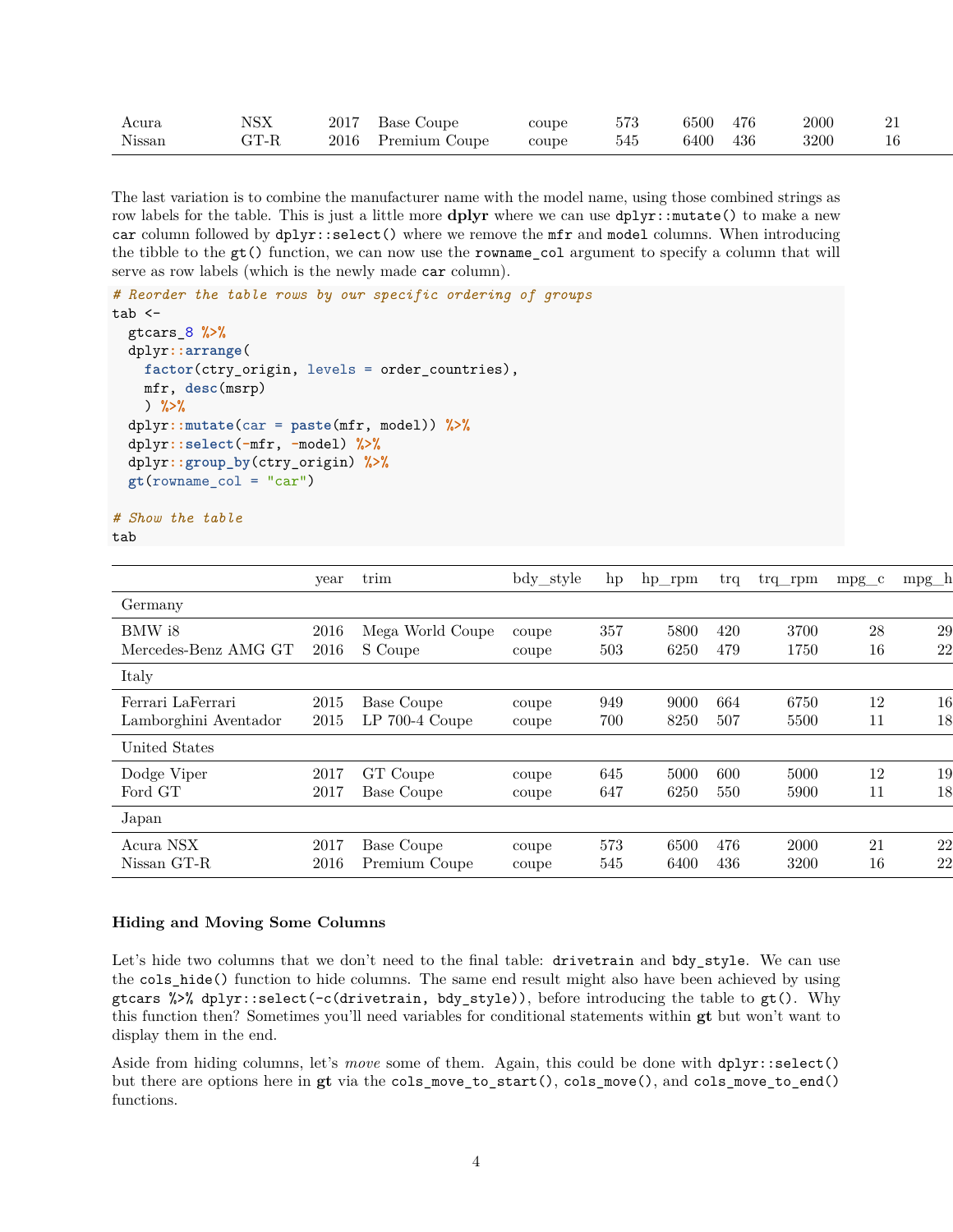```
# Use a few `cols_*()` functions to hide and move columns
tab < -tab %>%
  cols_hide(columns = vars(drivetrain, bdy_style)) %>%
  cols_move(
    columns = vars(trsmn, mpg_c, mpg_h),
    after = vars(trim)
  )
# Show the table
```

```
tab
```

```
\gammayear trim tr\gamma tramn mpg_c mpg_h hp hp_rpm trq trq_rpm
Germany
BMW i8 2016 Mega World Coupe 6am 28 29 357 5800 420 3700
Mercedes-Benz AMG GT 2016 S Coupe 7a 16 22 503 6250 479 1750
Italy
Ferrari LaFerrari 2015 Base Coupe 7a 12 16 949 9000 664 6750
Lamborghini Aventador 2015 LP 700-4 Coupe 7a 11 18 700 8250 507 5500
United States
Dodge Viper 2017 GT Coupe 6m 12 19 645 5000 600 5000 95895
Ford GT 2017 Base Coupe 7a 11 18 647 6250 550 5900 447000
Japan
Acura NSX 2017 Base Coupe 9a 21 22 573 6500 476 2000 156000
Nissan GT-R 2016 Premium Coupe 6a 16 22 545 6400 436 3200
```
## **Putting Columns Into Groups**

It's sometimes useful to arrange variables/columns into groups by using spanner column labels. This can be done in **gt** by using the tab\_spanner() function. It takes the label and columns arguments; label is the spanner column label and the columns are those columns that belong in this group.

Here, we'll put the mpg\_c, mpg\_h, hp, hp\_rpm, trq, trq\_rpm columns under the Performance spanner column, and the remaining columns won't be grouped together. This single spanner column label is styled with Markdown by using the md() helper.

```
# Put the first three columns under a spanner
# column with the label 'Performance'
tab < -tab %>%
  tab_spanner(
   label = md("*Performance*"),
    columns = vars(mpg_c, mpg_h, hp, hp_rpm, trq, trq_rpm)
  )
# Show the table
tab
#> Warning in spanners[is.na(spanners)] <- headings[is.na(spanners)]: number
#> of items to replace is not a multiple of replacement length
```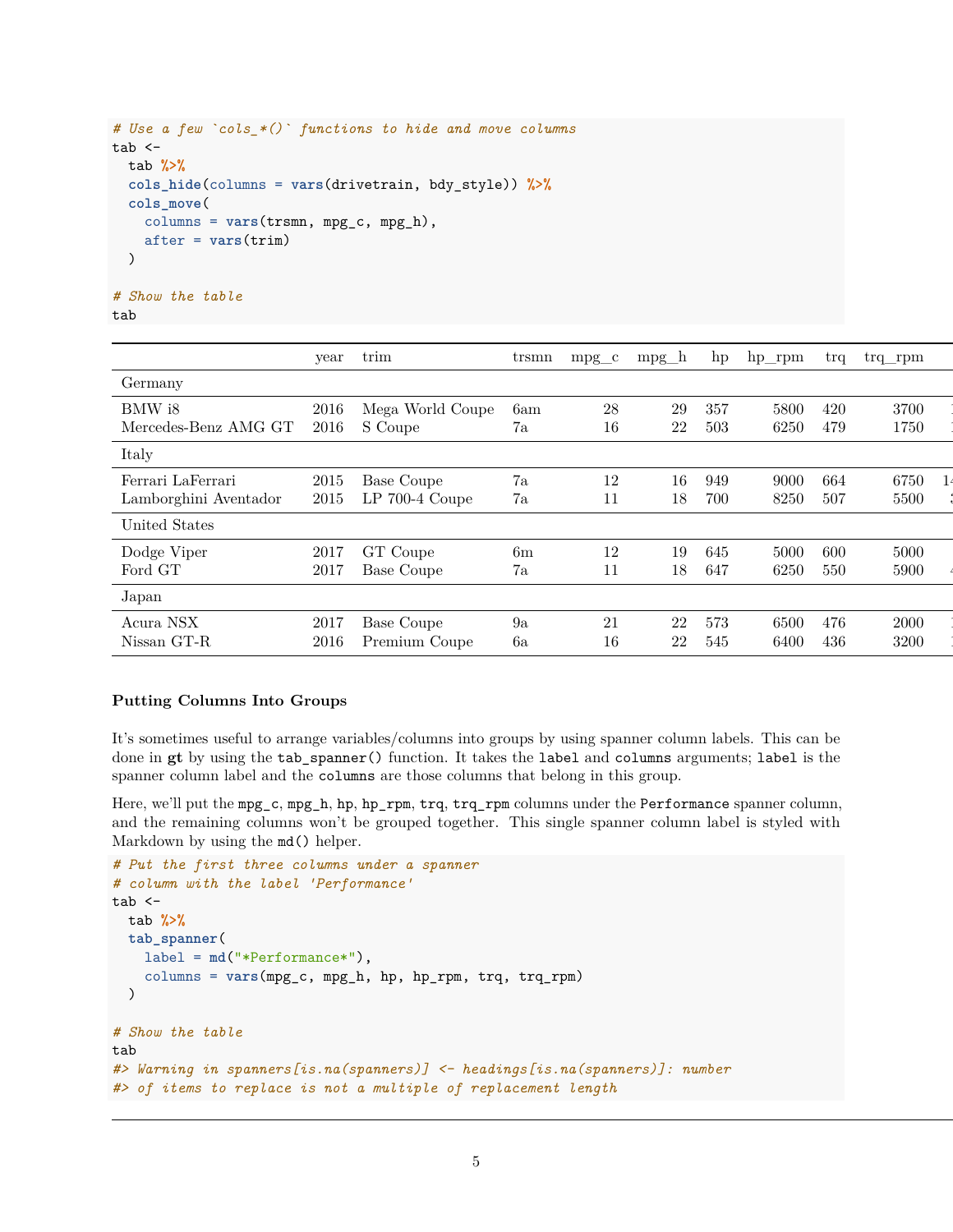|                       |      |                   |       |         |         |     | Performance |     |         |  |
|-----------------------|------|-------------------|-------|---------|---------|-----|-------------|-----|---------|--|
|                       | year | trim              | trsmn | $mpg_c$ | $mpg_h$ | hp  | $hp$ _rpm   | trq | trq rpm |  |
| Germany               |      |                   |       |         |         |     |             |     |         |  |
| BMW i8                | 2016 | Mega World Coupe  | 6am   | 28      | 29      | 357 | 5800        | 420 | 3700    |  |
| Mercedes-Benz AMG GT  | 2016 | S Coupe           | 7a    | 16      | 22      | 503 | 6250        | 479 | 1750    |  |
| Italy                 |      |                   |       |         |         |     |             |     |         |  |
| Ferrari LaFerrari     | 2015 | Base Coupe        | 7a    | 12      | 16      | 949 | 9000        | 664 | 6750    |  |
| Lamborghini Aventador | 2015 | $LP$ 700-4 Coupe  | 7a    | 11      | 18      | 700 | 8250        | 507 | 5500    |  |
| United States         |      |                   |       |         |         |     |             |     |         |  |
| Dodge Viper           | 2017 | GT Coupe          | 6m    | 12      | 19      | 645 | 5000        | 600 | 5000    |  |
| Ford GT               | 2017 | <b>Base Coupe</b> | 7a    | 11      | 18      | 647 | 6250        | 550 | 5900    |  |
| Japan                 |      |                   |       |         |         |     |             |     |         |  |
| Acura ${\rm NSX}$     | 2017 | Base Coupe        | 9a    | 21      | 22      | 573 | 6500        | 476 | 2000    |  |
| Nissan GT-R           | 2016 | Premium Coupe     | 6a    | 16      | 22      | 545 | 6400        | 436 | 3200    |  |

#### **Merging Columns Together and Labeling Them**

Sometimes we'd like to combine the data from two columns into a single column. The cols\_merge() function allows us to do this, we just need to describe how the data should be combined. For our table, let's merge together the following pairs of columns:

- mpg\_c and mpg\_h (miles per gallon in city and highway driving modes)
- hp and hp\_rpm (horsepower and associated RPM)
- trq and trq\_rpm (torque and associated RPM)

The cols merge() function uses a col 1 column and a col 2 column. Once combined, the col 1 column will be retained and the col\_2 column will be dropped. The pattern argument uses {1} and {2} to represent the content of col\_1 and col\_2. Here, we can use string literals to add text like rpm or the @ sign. Furthermore, because we are targeting an HTML table, we can use the <br> tag to insert a linebreak.

Labeling columns essentially means that we are choosing display-friendly labels that are no longer simply the column names (the default label). The cols\_label() function makes this relabeling possible. It accepts a series of named arguments in the form of  $\texttt{ccolumn_name>} = \texttt{column_labels}$ , ...

```
# Perform three column merges to better present
# MPG, HP, and torque; relabel all the remaining
# columns for a nicer-looking presentation
tab < -tab %>%
  cols_merge(
    col_1 = \text{vars}(\text{mpg}_c),
    col 2 = vars(npg h),
    pattern = "(1)c<br>2}<b>h</b>") %>%
  cols_merge(
    col_1 = vars(hp),
    col_2 = vars(hp_rpm),
    pattern = "{1} \cdots br>@{2}rpm"
  ) %>%
  cols_merge(
    col_1 = vars(trq),
```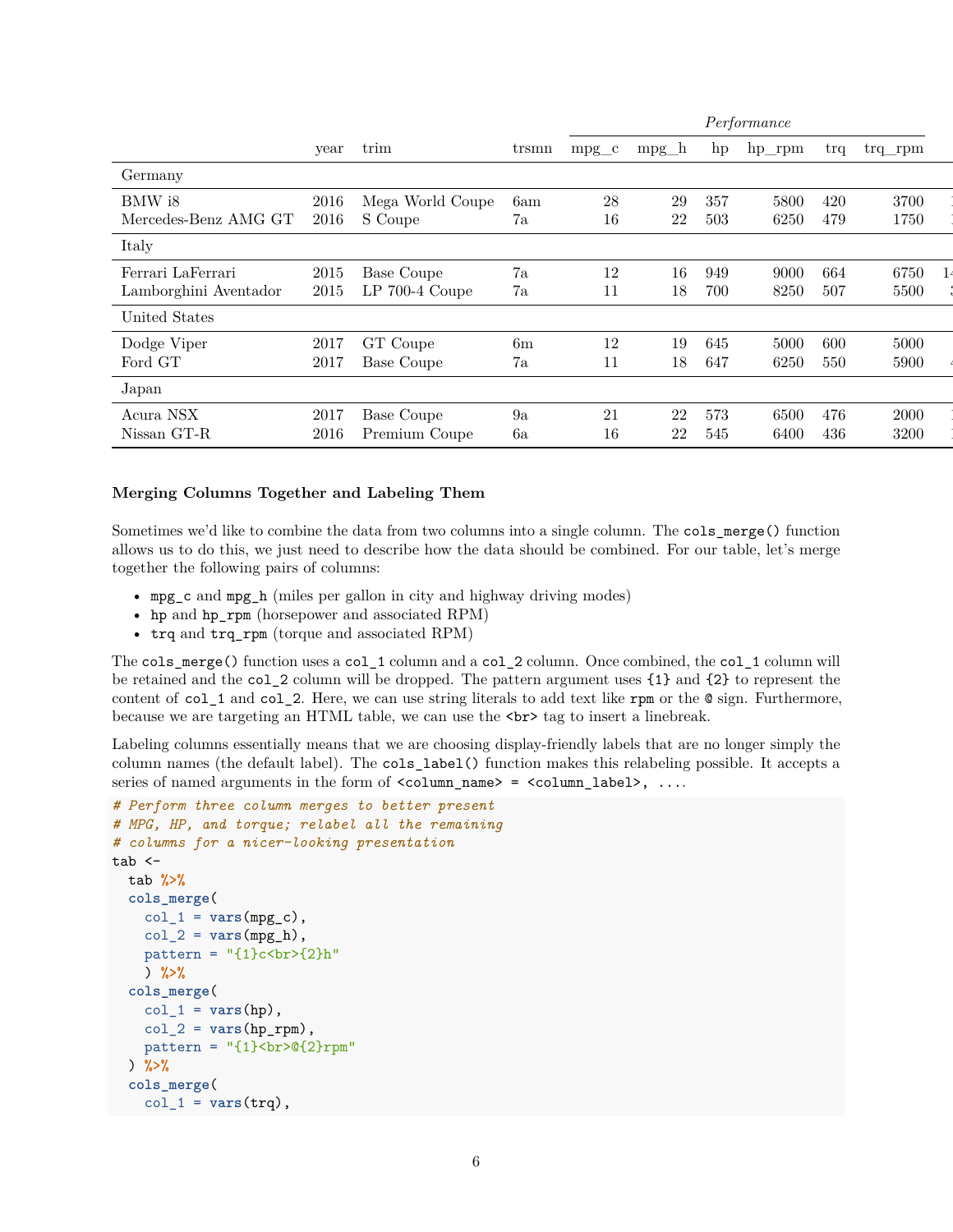```
col_2 = vars(trq_rpm),
    pattern = "(1}\langle b r \rangle @<{2}\r{rpm"}) %>%
  cols_label(
    mpg_c = "MPG",hp = "HP",trq = "Torque",
    year = "Year",trim = "Trim",
    trsmn = "Transmission",
    msrp = "MSRP"
  )
# Show the table
tab
```

```
#> Warning in spanners[is.na(spanners)] <- headings[is.na(spanners)]: number
#> of items to replace is not a multiple of replacement length
```

| <b>MPG</b><br>HP<br>Trim<br>Year<br>Transmission                                             |                                      |
|----------------------------------------------------------------------------------------------|--------------------------------------|
| Germany                                                                                      |                                      |
| BMW i8<br>Mega World Coupe<br>357<br>05800rpm<br>28c <sub>br</sub> >29h<br>2016<br>6am       | $420 < b$ r>@3                       |
| S Coupe<br>Mercedes-Benz AMG GT<br>$503$<br>$@6250$ rpm<br>16c<br>ch>22h<br>2016<br>7a       | $479 < b$ r>@1                       |
| Italy                                                                                        |                                      |
| Ferrari LaFerrari<br>7a<br>2015<br>Base Coupe<br>12c<br>ch>16h<br>949<br>09000rpm            | $664 <\!\!{\rm br}\!\!>\!\!{\rm O}($ |
| Lamborghini Aventador<br>$LP$ 700-4 Coupe<br>700<br>08250rpm<br>2015<br>11c<br>chr>18h<br>7a | $507 <\!\!{\rm br}\!\!>\!\!{\rm Q}$  |
| United States                                                                                |                                      |
| 6m<br>$645$<br>$@5000$ rpm<br>Dodge Viper<br>GT Coupe<br>12c<br>br>19h<br>2017               | $600 < b$ r>@                        |
| Ford GT<br>$647$ shr $>$ 06250rpm<br>Base Coupe<br>7a<br>11c<br>chr>18h<br>2017              | 550 < br > 0                         |
| Japan                                                                                        |                                      |
| Acura ${\rm NSX}$<br>9a<br>2017<br>$573$ $\rm\n06500$ rpm<br>Base Coupe<br>21c<br>chr>22h    | $476 < b$ r>@2                       |
| Nissan GT-R<br>$545$<br>$@6400$ rpm<br>Premium Coupe<br>$16cch22h$<br>2016<br>6a             | $436 < b$ r>@3                       |

#### **Using Formatter Functions**

There are a number of formatter functions, all with the general naming convention  $fmt*($ ). The various formatters are convenient for applying formats to numeric or character values in the table's field. Here, we will simply use  $fmt\_currency()$  on the msrp column (we still refer to columns by their original names) to get USD currency will no decimal places. We're not supplying anything for the rows argument and this means we want to apply the formatting to the entire column of data.

```
# Format the `msrp` column to USD currency
# with no display of the currency subunits
tab < -tab %>%
  fmt_currency(
   columns = vars(msrp),
   currency = "USD",
   decimals = 0
```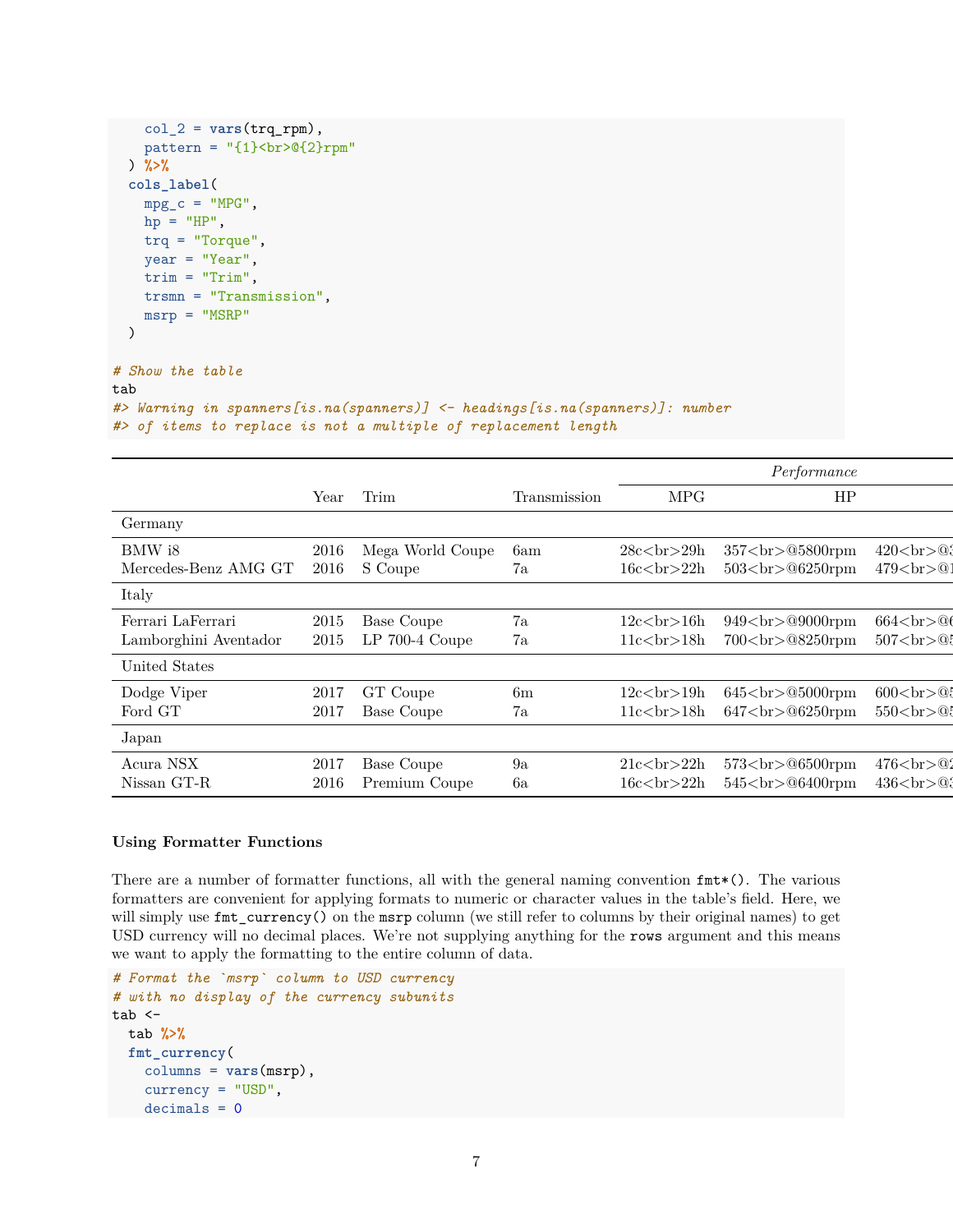```
# Show the table
tab
#> Warning in spanners[is.na(spanners)] <- headings[is.na(spanners)]: number
#> of items to replace is not a multiple of replacement length
```

|                       |      |                  |              |                | Performance                |                                |
|-----------------------|------|------------------|--------------|----------------|----------------------------|--------------------------------|
|                       | Year | Trim             | Transmission | MPG.           | HP                         |                                |
| Germany               |      |                  |              |                |                            |                                |
| BMW i8                | 2016 | Mega World Coupe | 6am          | 28c<br>br>29h  | $357$ shr $\geq$ 05800 rpm | 420<br>@3                      |
| Mercedes-Benz AMG GT  | 2016 | S Coupe          | 7a           | 16c<br>22h     | $503$ shr > $@6250$ rpm    | $479 < b$ r>@1                 |
| Italy                 |      |                  |              |                |                            |                                |
| Ferrari LaFerrari     | 2015 | Base Coupe       | 7a           | 12c<br>ch>16h  | $949$ shr> $@9000$ rpm     | $664 <\!\!{\rm br}\!\!>\!\!06$ |
| Lamborghini Aventador | 2015 | $LP$ 700-4 Coupe | 7a           | 11c<br>ch>18h  | 700<br>08250rpm            | 507 < br > 0.5                 |
| United States         |      |                  |              |                |                            |                                |
| Dodge Viper           | 2017 | GT Coupe         | 6m           | 12c<br>br>19h  | $645$<br>$@5000$ rpm       | $600 < b$ r>@                  |
| Ford GT               | 2017 | Base Coupe       | 7a           | 11c<br>chr>18h | $647$<br>06250rpm          | 550 < br > 0                   |
| Japan                 |      |                  |              |                |                            |                                |
| Acura ${\rm NSX}$     | 2017 | Base Coupe       | 9a           | 21c<br>ch>22h  | $573$ $\rm\n06500$ rpm     | 476<br>02                      |
| Nissan GT-R           | 2016 | Premium Coupe    | 6a           | 16c<br>ch>22h  | $545$<br>$@6400$ rpm       | $436 < b$ r>@3                 |

#### **Column Alignment and Style Changes**

We can change the alignment of data in columns with  $\texttt{cols}_\texttt{align}()$ . For our table, let's center-align the mpg\_c, hp, and trq columns. All other columns will maintain their default alignments.

It's sometimes useful to modify the default styles of table cells. We can do this in a targeted way with the tab\_style() function. That function require two key pieces of information: a style definition, and one or more locations (which cells should the styles be applied to?). The style argument commonly uses the cells\_styles() helper function, which contains arguments for all the styles that are supported (use ?cells\_styles for more information on this). Here we will use a text size of 12px in our targeted cells—both px(12) and "12px" work equally well here. We also use helper functions with the locations argument and these are the cells\_\*() functions. We would like to target the data cells in all columns except year and msrp so we need to use cells\_data and then supply our target columns to the columns argument.

```
# Center-align three columns in the gt table
# and modify the text size of a few columns
# of data
tab < -tab %>%
  cols_align(
   align = "center",
   columns = vars(mpg_c, hp, trq)
  ) %>%
  tab_style(
   style = cells_styles(
     text_size = px(12),
   locations = cells_data(
```
)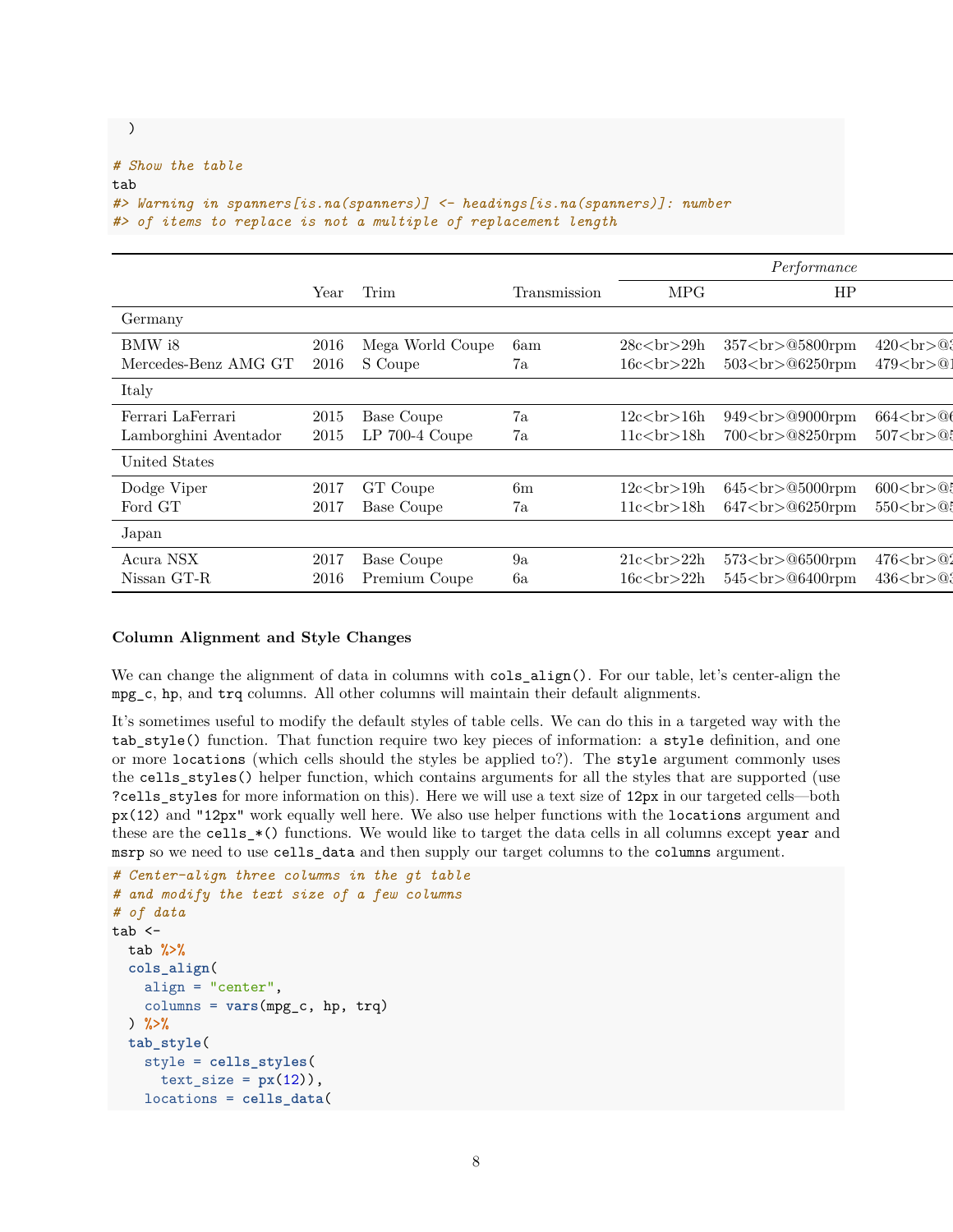```
columns = vars(trim, trsmn, mpg_c, hp, trq))
 )
# Show the table
tab
#> Warning in spanners[is.na(spanners)] <- headings[is.na(spanners)]: number
#> of items to replace is not a multiple of replacement length
```

|                       |      |                  |              |                | Performance            |                                     |
|-----------------------|------|------------------|--------------|----------------|------------------------|-------------------------------------|
|                       | Year | Trim             | Transmission | <b>MPG</b>     | HP                     | Torqu                               |
| Germany               |      |                  |              |                |                        |                                     |
| BMW i8                | 2016 | Mega World Coupe | 6am          | 28c<br>ch>29h  | $357$<br>> 05800rpm    | $420 < b$ r>@3                      |
| Mercedes-Benz AMG GT  | 2016 | S Coupe          | 7a           | 16c<br>ch>22h  | $503$<br>$@6250$ rpm   | $479 < b$ r>@1                      |
| Italy                 |      |                  |              |                |                        |                                     |
| Ferrari LaFerrari     | 2015 | Base Coupe       | 7a           | 12c<br>chr>16h | $949$ shr> $@9000$ rpm | $664 <\!\!{\rm br}\!\!>\!\!06$      |
| Lamborghini Aventador | 2015 | LP 700-4 Coupe   | 7a           | 11c<br>chr>18h | $700$ s $\> 08250$ rpm | $507 <\!\!{\rm br}\!\!>\!\!{\rm Q}$ |
| United States         |      |                  |              |                |                        |                                     |
| Dodge Viper           | 2017 | GT Coupe         | 6m           | 12c<br>br>19h  | $645$<br>$@5000$ rpm   | $600 < b$ r>@                       |
| Ford GT               | 2017 | Base Coupe       | 7a           | 11c<br>chr>18h | $647$ shr $>$ 06250rpm | 550 < br > 0                        |
| Japan                 |      |                  |              |                |                        |                                     |
| Acura NSX             | 2017 | Base Coupe       | 9a           | 21c<br>chr>22h | $573$ $\rm\n06500$ rpm | $476 < b$ r>@2                      |
| Nissan GT-R           | 2016 | Premium Coupe    | 6a           | 16c<br>ch>22h  | $545$<br>$@6400$ rpm   | $436 < b$ r > $@$ :                 |

### **Text Transforms**

A text transform via the text\_transform() function is a great way to further manipulate text in data cells (even after they've been formatted with the fmt\*() function). After targeting data cells with the cells\_data() location helper function, we supply a function to the fn argument that processes a vector of text. If we intend to render as an HTML table, we can directly apply HTML tags in the transformation function. The function we provide here will build strings that read better in a display table.

```
# Transform the column of text in `trsmn` using
# a custom function within `text_transform()`;
# here `x` represents a character vector defined
# in the `cells_data()` function
tab <-tab %>%
  text_transform(
   locations = cells_data(columns = vars(trsmn)),
    fn = function(x) {
      # The first character of `x` always
      # indicates the number of transmission speeds
      speed \leq substr(x, 1, 1)# We can carefully determine which transmission
      # type we have in `x` with a `dplyr::case_when()`
      # statement
      type <-
```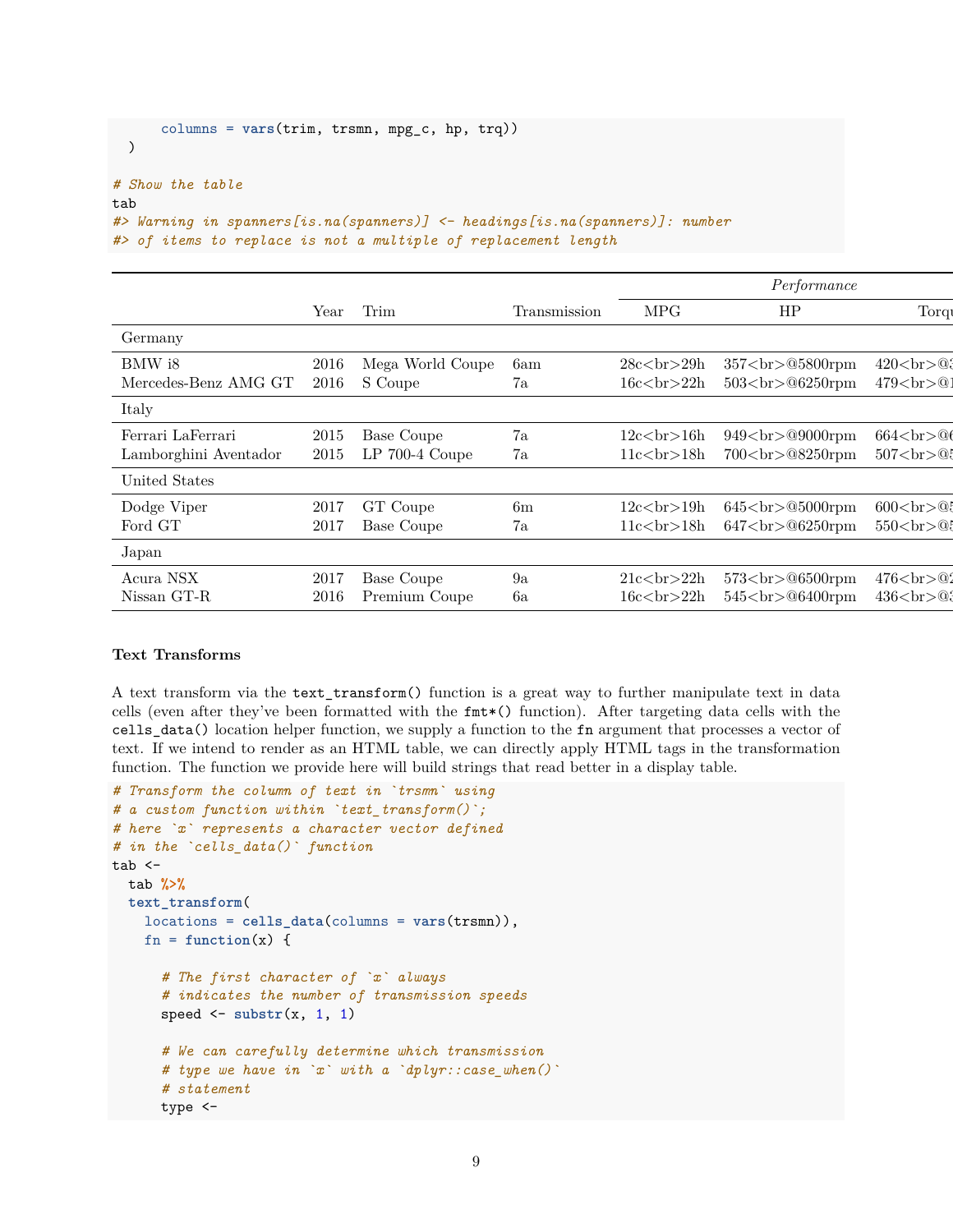```
dplyr::case_when(
            \text{substr}(x, 2, 3) == \text{"am"} \sim \text{"Automatic/Manual",}\text{substr}(x, 2, 2) = \text{m} - \text{m} - \text{m} \text{m} - \text{m}\text{substr}(x, 2, 2) = \text{"a" "4utomatic"},\text{substr}(x, 2, 3) = \text{"dd" - "Direct Drive")
       # Let's paste together the `speed` and `type`
       # vectors to create HTML text replacing `x`
       paste(speed, " Speed<br>>>>>", type, "</em>")
    }
  )
# Show the table
tab
#> Warning in spanners[is.na(spanners)] <- headings[is.na(spanners)]: number
#> of items to replace is not a multiple of replacement length
```

|                                            | Year         | Trim                           | Transmission                                                                                                                          | <b>MPG</b>                         |
|--------------------------------------------|--------------|--------------------------------|---------------------------------------------------------------------------------------------------------------------------------------|------------------------------------|
| Germany                                    |              |                                |                                                                                                                                       |                                    |
| BMW i8<br>Mercedes-Benz AMG GT             | 2016<br>2016 | Mega World Coupe<br>S Coupe    | 6 Speed<br>$\langle b \rangle$ Speed<br>$\langle b \rangle$ Automatic/Manual<br>7 Speed<br><em>Automatic </em>                        | $28cch29h$<br>16c<br>ch>22h        |
| Italy                                      |              |                                |                                                                                                                                       |                                    |
| Ferrari LaFerrari<br>Lamborghini Aventador | 2015<br>2015 | Base Coupe<br>$LP$ 700-4 Coupe | 7 Speed<br><em>Automatic </em><br>7 Speed<br><em>Automatic </em>                                                                      | $12c$ $5r$ $>16h$<br>11c<br>ch>18h |
| United States                              |              |                                |                                                                                                                                       |                                    |
| Dodge Viper<br>Ford GT                     | 2017<br>2017 | GT Coupe<br>Base Coupe         | 6 Speed<br>$\rm{km}$ > $\rm{Manual}$<br>7 Speed<br><em>Automatic </em>                                                                | 12c<br>br>19h<br>11c<br>chr>18h    |
| Japan                                      |              |                                |                                                                                                                                       |                                    |
| Acura NSX<br>Nissan GT-R                   | 2017<br>2016 | Base Coupe<br>Premium Coupe    | 9 Speed<br>$\langle b \rangle$ Speed<br>$\langle b \rangle$ Automatic $\langle b \rangle$<br>6 Speed<br>$\rm2000$ Automatic $\rm2000$ | 21c<br>ch>22h<br>16c<br>ch>22h     |

#### **Table Header: Title and Subtitle**

The tab\_header() function allows us to place a table title and, optionally, a subtitle at the top of the display table. It's generally a good idea to have both in a table, where the subtitle provides additional information (though that isn't quite the case in our example below).

```
# Add a table title and subtitle; we can use
# markdown with the `md()` helper function
tab <-tab %>%
 tab_header(
   title = md("The Cars of **gtcars**"),
   subtitle = "These are some fine automobiles"
 )
# Show the table
```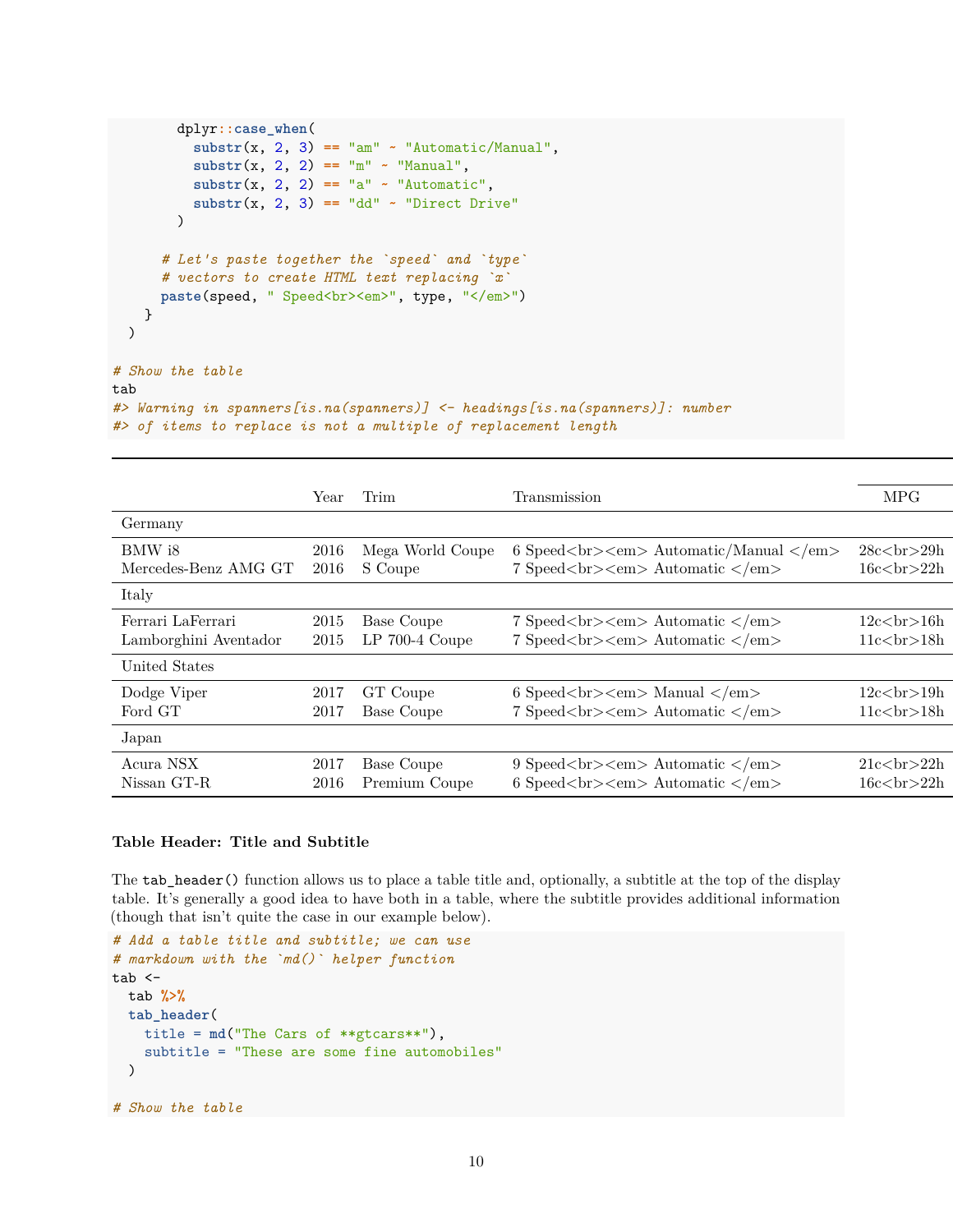```
#> Warning in spanners[is.na(spanners)] <- headings[is.na(spanners)]: number
#> of items to replace is not a multiple of replacement length
```
The Cars of **gtcars** These are some fine automobiles

|                                            | Year         | Trim                           | <b>Transmission</b>                                                                                                                                                                    | <b>MPG</b>                       |
|--------------------------------------------|--------------|--------------------------------|----------------------------------------------------------------------------------------------------------------------------------------------------------------------------------------|----------------------------------|
| Germany                                    |              |                                |                                                                                                                                                                                        |                                  |
| BMW i8<br>Mercedes-Benz AMG GT             | 2016<br>2016 | Mega World Coupe<br>S Coupe    | 6 Speed<br>$\text{Cov}$ Automatic/Manual<br>7 Speed<br><em>Automatic </em>                                                                                                             | $28cchr29h16cch>22h$             |
| Italy                                      |              |                                |                                                                                                                                                                                        |                                  |
| Ferrari LaFerrari<br>Lamborghini Aventador | 2015<br>2015 | Base Coupe<br>$LP$ 700-4 Coupe | 7 Speed<br><em>Automatic </em><br>7 Speed<br><em>Automatic </em>                                                                                                                       | 12c<br>ch>16h<br>11c<br>chr>18h  |
| United States                              |              |                                |                                                                                                                                                                                        |                                  |
| Dodge Viper<br>Ford GT                     | 2017<br>2017 | GT Coupe<br>Base Coupe         | 6 Speed<br>$\rm{km}$ > $\rm{Manual}$<br>7 Speed<br><em>Automatic </em>                                                                                                                 | 12c<br>chr>19h<br>11c<br>chr>18h |
| Japan                                      |              |                                |                                                                                                                                                                                        |                                  |
| Acura NSX<br>Nissan GT-R                   | 2017<br>2016 | Base Coupe<br>Premium Coupe    | 9 Speed<br><em>Automatic </em><br>6 Speed<br>$\epsilon$ /> Speed<br>/> $\epsilon$ /> $\epsilon$ /> $\epsilon$ /> $\epsilon$ /> $\epsilon$ /> $\epsilon$ /> $\epsilon$ /> $\epsilon$ /> | 21c<br>ch>22h<br>16c<br>ch>22h   |

#### **Adding a Source Citation**

A *source note* can be added below the display table using the tab\_source\_note() function. We can even add multiple source notes with multiple calls of that function. Here, we supply a web URL and by using Markdown (with  $md()$ ) it's easy to create a link to the source of the data.

```
# Add a source note to the bottom of the table; this
# appears below the footnotes
tab < -tab %>%
 tab_source_note(
   source_note = md(
      "Source: Various pages within [edmunds.com](https://www.edmunds.com).")
 )
# Show the table
tab
#> Warning in spanners[is.na(spanners)] <- headings[is.na(spanners)]: number
#> of items to replace is not a multiple of replacement length
```
The Cars of **gtcars** These are some fine automobiles

|                                             | Year | Trim | Transmission                                                                                  | MPG                                     |
|---------------------------------------------|------|------|-----------------------------------------------------------------------------------------------|-----------------------------------------|
| Germany                                     |      |      |                                                                                               |                                         |
| BMW i8<br>Mercedes-Benz AMG GT 2016 S Coupe |      |      | 2016 Mega World Coupe 6 Speed<br><em>Automatic/Manual </em><br>7 Speed<br><em>Automatic </em> | 28c <sub>cr</sub> >29h<br>16c<br>ch>22h |

tab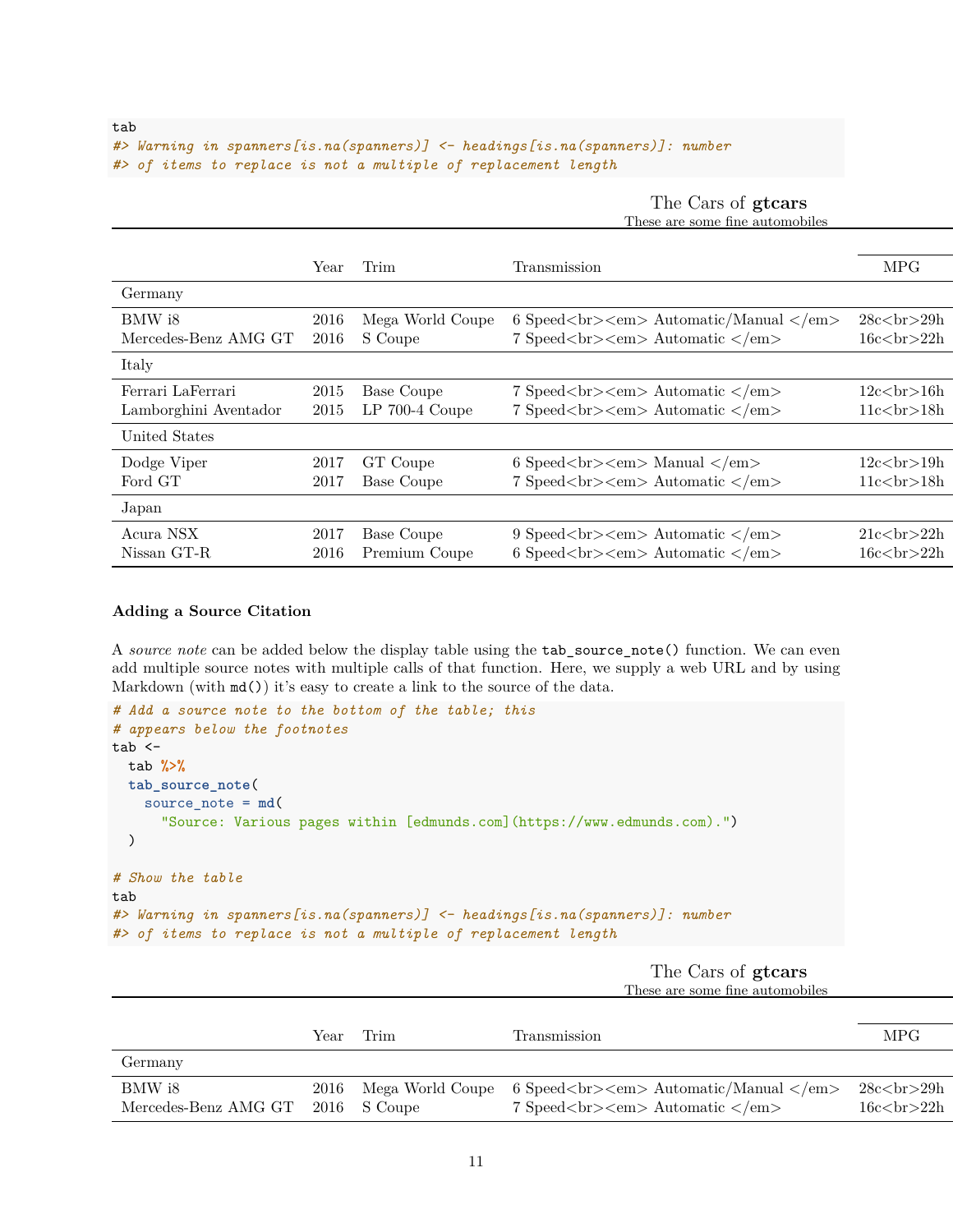| Italy                 |      |                  |                                                   |               |
|-----------------------|------|------------------|---------------------------------------------------|---------------|
| Ferrari LaFerrari     | 2015 | Base Coupe       | 7 Speed<br><em> Automatic </em>                   | 12c<br>br>16h |
| Lamborghini Aventador | 2015 | $LP$ 700-4 Coupe | 7 Speed<br><em>Automatic </em>                    | 11c<br>ch>18h |
| United States         |      |                  |                                                   |               |
| Dodge Viper           | 2017 | GT Coupe         | 6 Speed<br>$\rm{km}$ > Manual                     | 12c<br>br>19h |
| Ford GT               | 2017 | Base Coupe       | 7 Speed<br><em>Automatic </em>                    | 11c<br>ch>18h |
| Japan                 |      |                  |                                                   |               |
| Acura NSX             | 2017 | Base Coupe       | 9 Speed<br><em>Automatic </em>                    | 21c<br>ch>22h |
| Nissan GT-R           | 2016 | Premium Coupe    | 6 Speed<br>$\langle b \rangle$ Speed<br>Automatic | 16c<br>ch>22h |

Source: Various pages within [edmunds.com.](https://www.edmunds.com)

#### **Using the Complete gtcars table and Adding Footnotes**

Let's bring it all together by putting together all the statements we developed for gtcars  $\epsilon$ , and applying that to the complete gtcars dataset. At the same time, we'll add a few interesting footnotes and our specific requirements for footnoting are:

a. identifying the car with the best gas mileage (city) b. identifying the car with the highest horsepower c. stating the currency of the MSRP

The tab\_footnote() function expects note text for the footnote argument, and locations for where the glyph should be attached. It will handle the placement of the note glyph and also place the footnote in the footnotes area. Here, we'll use the cells\_data() *location helper* function. There are several location helper functions for targeting all parts of the table (e.g,. cells\_data(), cells\_stub(), etc.). Each *location helper* has their own interface for targeting cells, help is available at ?gt::location\_cells.

What cells\_data() expects is columns (column names, which can be conveniently provided in vars()) and rows (which can be a vector of row names or row indices). The cells\_stub() location helper only expects a vector of rows. For cells\_column\_labels(), we can either provided targeted column labels in the columns argument or spanner column labels in the groups argument. Here, we are targeting a footnote to the msrp column label so we will use columns = vars(msrp).

In terms of structuring the code, we're taking all the previous statements and putting those in first. It should be noted that the order of the statements does not matter to the end result, we could also put in all of the tab\_footnote() statements first (again, any in order) and expect the same output table.

```
# Use dplyr functions to get the car with the best city gas mileage;
# this will be used to target the correct cell for a footnote
best_gas_mileage_city <-
  gtcars %>%
  dplyr::arrange(desc(mpg_c)) %>%
  dplyr::slice(1) %>%
  dplyr::mutate(car = paste(mfr, model)) %>%
  dplyr::pull(car)
# Use dplyr functions to get the car with the highest horsepower
# this will be used to target the correct cell for a footnote
highest horsepower <-
 gtcars %>%
 dplyr::arrange(desc(hp)) %>%
```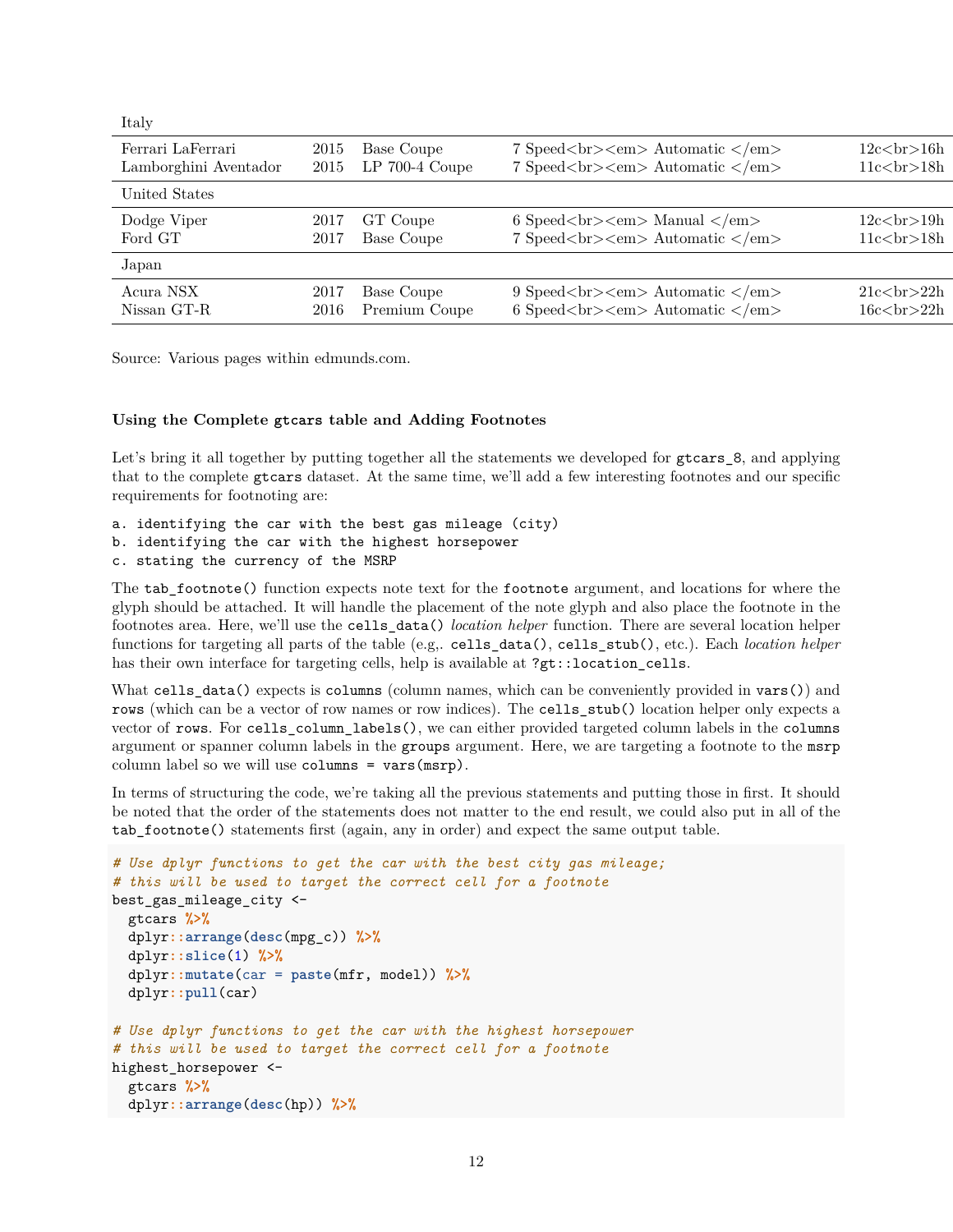```
dplyr::slice(1) %>%
  dplyr::mutate(car = paste(mfr, model)) %>%
 dplyr::pull(car)
# Create a display table with `gtcars`, using all of the previous
# statements piped together + additional `tab_footnote()` stmts
tab < -gtcars %>%
 dplyr::arrange(
   factor(ctry_origin, levels = order_countries),
   mfr, desc(msrp)
 ) %>%
  dplyr::mutate(car = paste(mfr, model)) %>%
  dplyr::select(-mfr, -model) %>%
  dplyr::group_by(ctry_origin) %>%
 gt(rowname_col = "car") %>%
  cols_hide(columns = vars(drivetrain, bdy_style)) %>%
  cols_move(
   columns = vars(trsmn, mpg_c, mpg_h),
   after = vars(trim)
 ) %>%
 tab_spanner(
    label = md("*Performance*"),
   columns = vars(mpg_c, mpg_h, hp, hp_rpm, trq, trq_rpm)
  ) %>%
 cols_merge(
   col_1 = vars(mpg_c),
   col_2 = vars(mpg_h),pattern = "(1)c<br>2}<sup>h</sup>) %>%
 cols_merge(
   col_1 = vars(hp),
   col_2 = vars(hp_rpm),
   pattern = "{1} <br/> <br/> <math>2) %>%
 cols_merge(
   col_1 = vars(trq),
   col 2 = vars(trq rpm),
   pattern = "{1} \chequattern = "{1} \chequattern = ") %>%
  cols_label(
   mpg_c = "MPG",hp = "HP",trq = "Torque",
   year = "Year",
   trim = "Trim",
   trsmn = "Transmission",
   msrp = "MSRP"
 ) %>%
 fmt_currency(
   columns = vars(msrp),
   currency = "USD",
    decimals = 0
```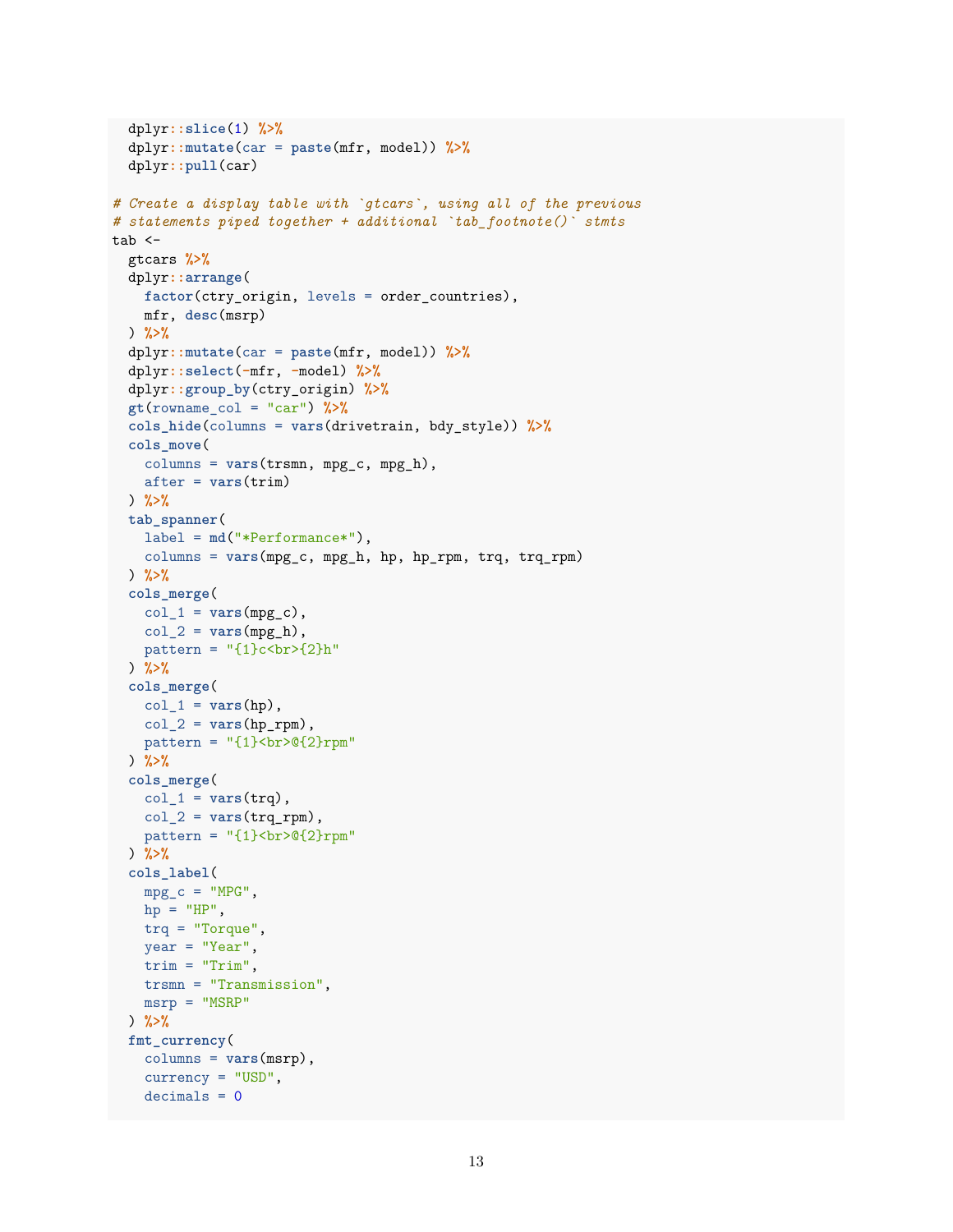```
) %>%
 cols_align(
   align = "center",
   columns = vars(mpg_c, hp, trq)
 ) %>%
 tab_style(
   style = cells_styles(text_size = px(12)),
   locations = cells_data(columns = vars(trim, trsmn, mpg_c, hp, trq))
 ) %>%
 text_transform(
   locations = cells_data(columns = vars(trsmn)),
   fn = function(x) {
      speed \leq substr(x, 1, 1)type <-
        dplyr::case_when(
          \text{substr}(x, 2, 3) == \text{"am"} \sim \text{"Automatic/Manual",}\text{substr}(x, 2, 2) = \text{"m" "Mannual",}\text{substr}(x, 2, 2) = \text{"a" "4utomatic",}\text{substr}(x, 2, 3) = \text{"dd" - "Direct Drive"\lambdapaste(speed, " Speed<br><em>", type, "</em>")
   }
 ) %>%
 tab_header(
   title = md("The Cars of **gtcars**"),
   subtitle = "These are some fine automobiles"
 ) %>%
 tab_source_note(
   source_note = md(
      "Source: Various pages within [edmunds.com](https://www.edmunds.com).")
 ) %>%
 tab_footnote(
   footnote = md("Best gas mileage (city) of all the **gtcars**."),
   locations = cells_data(
      columns = vars(mpg_c),
     rows = best_gas_mileage_city)
 ) %>%
 tab_footnote(
   footnote = md("The highest horsepower of all the **gtcars**."),
   locations = cells_data(
     columns = vars(hp),
     rows = highest_horsepower)
 ) %>%
 tab_footnote(
   footnote = "All prices in U.S. dollars (USD).",
   locations = cells_column_labels(
      columns = vars(msrp))
 )
# Show the table
```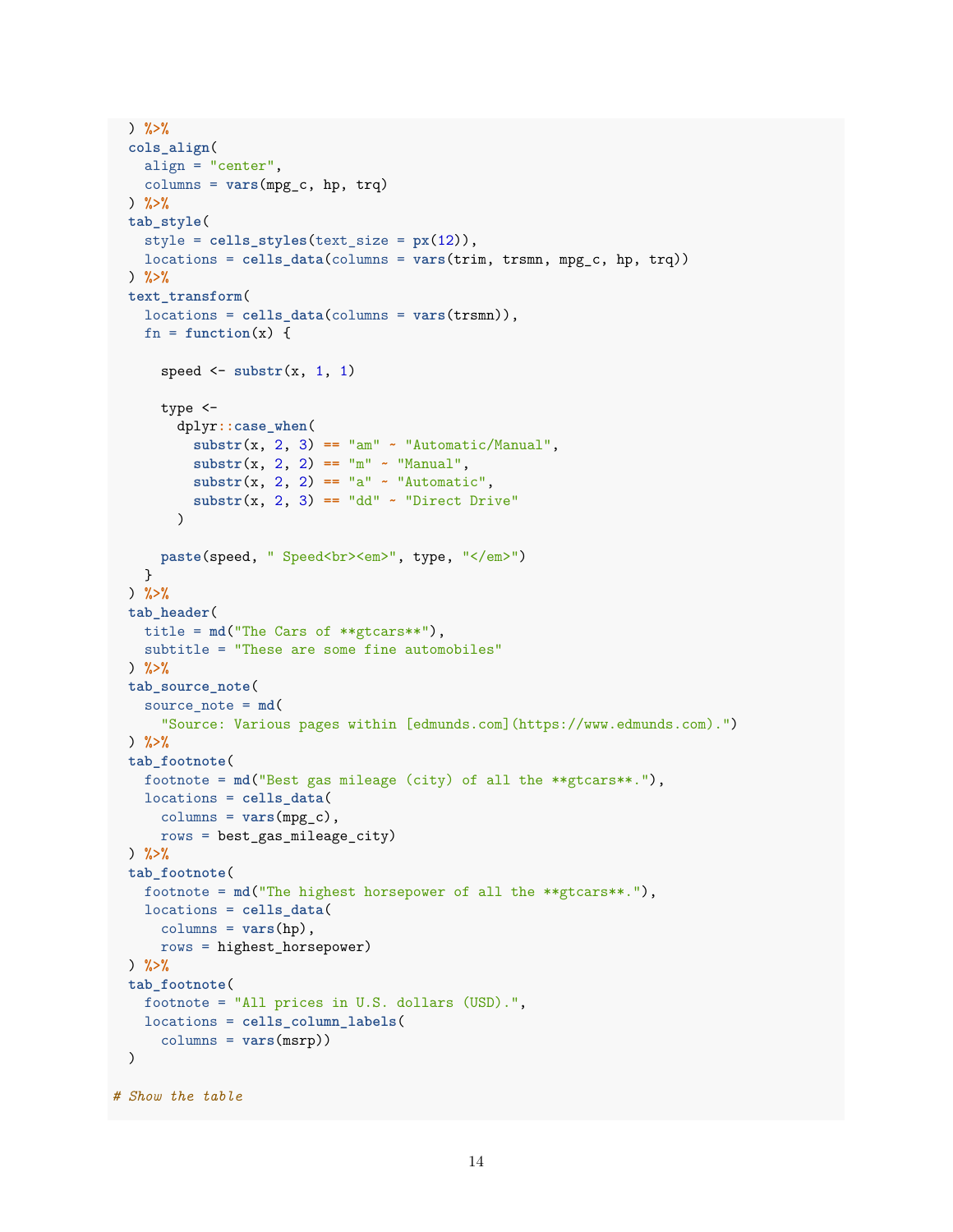```
tab
#> Warning in spanners[is.na(spanners)] <- headings[is.na(spanners)]: number
#> of items to replace is not a multiple of replacement length
#> Warning: HTML tags found, and they will be removed.
#> * set `options(gt.html_tag_check = FALSE)` to disable this check
#> Warning: HTML tags found, and they will be removed.
#> * set `options(gt.html_tag_check = FALSE)` to disable this check
```

|  | The Cars of gtcars              |
|--|---------------------------------|
|  | These are some fine automobiles |

|                        | Year     | Trim                       | Transmission                                                |                 |
|------------------------|----------|----------------------------|-------------------------------------------------------------|-----------------|
| Germany                |          |                            |                                                             |                 |
| Audi R8                | 2015     | 4.2 (Manual) Coupe         | 6 Speed<br>$\rm{km}$ > $\rm{Manual}$                        | 11c             |
| Audi S8                | 2016     | <b>Base Sedan</b>          | 8 Speed<br>sharp Automatic/Manual                           | 15c             |
| Audi RS 7              | 2016     | Quattro Hatchback          | 8 Speed<br>sharp Automatic/Manual                           | 15c             |
| Audi S7                | 2016     | Prestige quattro Hatchback | 7 Speed<br><em>Automatic </em>                              | 17c             |
| Audi S6                | 2016     | Premium Plus quattro Sedan | 7 Speed<br><em>Automatic </em>                              | 18 <sub>c</sub> |
| $\rm BMW$ i8           | 2016     | Mega World Coupe           | 6 Speed<br><em>Automatic/Manual </em>                       | 28c<            |
| <b>BMW M6</b>          | 2016     | <b>Base Coupe</b>          | 7 Speed<br><em>Automatic </em>                              | 15 <sub>c</sub> |
| <b>BMW M5</b>          | 2016     | Base Sedan                 | 7 Speed<br><em>Automatic/Manual </em>                       | 15c             |
| <b>BMW</b> 6-Series    | $\,2016$ | 640 I Coupe                | 8 Speed<br>sharp Automatic/Manual                           | 20c             |
| <b>BMW M4</b>          | 2016     | <b>Base Coupe</b>          | 6 Speed<br>$\rm{km}$ > $\rm{Manual}$                        | 17c             |
| Mercedes-Benz AMG GT   | 2016     | S Coupe                    | 7 Speed<br><em>Automatic </em>                              | 16c             |
| Mercedes-Benz SL-Class | 2016     | SL400 Convertible          | 7 Speed<br><br>br> <em> Automatic/Manual </em>              | 20c             |
| Porsche 911            | 2016     | Carrera Coupe              | 7 Speed<br><em>Manual </em>                                 | 20c             |
| Porsche Panamera       | 2016     | Base Sedan                 | 7 Speed<br><em>Automatic </em>                              | 18c             |
| Porsche 718 Boxster    | 2017     | Base Convertible           | 6 Speed<br>$\rm{Chm}\rm{>}$ Manual $\rm{<} / \rm{em}\rm{>}$ | 21c             |
| Porsche 718 Cayman     | 2017     | <b>Base Coupe</b>          | 6 Speed<br>$\rm{Chz}$ Speed $\rm{Chz}$                      | 20c             |
| Italy                  |          |                            |                                                             |                 |
|                        |          |                            |                                                             |                 |
| Ferrari LaFerrari      | 2015     | <b>Base Coupe</b>          | 7 Speed<br><em>Automatic </em>                              | 12c             |
| Ferrari F12Berlinetta  | 2015     | <b>Base Coupe</b>          | 7 Speed<br><em>Automatic </em>                              | 11c             |
| Ferrari GTC4Lusso      | 2017     | <b>Base Coupe</b>          | 7 Speed<br><em>Automatic </em>                              | 12c             |
| Ferrari FF             | 2015     | <b>Base Coupe</b>          | 7 Speed<br><em>Automatic </em>                              | 11c             |
| Ferrari 458 Speciale   | 2015     | <b>Base Coupe</b>          | 7 Speed<br>sharp> <em>Automatic </em>                       | 13c             |
| Ferrari 458 Spider     | 2015     | Base                       | 7 Speed<br><em>Automatic </em>                              | 13c             |
| Ferrari 488 GTB        | 2016     | <b>Base Coupe</b>          | 7 Speed<br><em>Automatic </em>                              | 15c             |
| Ferrari 458 Italia     | 2014     | <b>Base Coupe</b>          | 7 Speed<br><em>Automatic </em>                              | 13c             |
| Ferrari California     | 2015     | <b>Base Convertible</b>    | 7 Speed<br><em>Automatic </em>                              | 16c             |
| Lamborghini Aventador  | 2015     | $LP$ 700-4 Coupe           | 7 Speed<br><em>Automatic </em>                              | 11c             |
| Lamborghini Huracan    | 2015     | $LP 610-4$ Coupe           | 7 Speed<br><em>Automatic </em>                              | 16c             |
| Lamborghini Gallardo   | 2014     | $LP 550-2$ Coupe           | 6 Speed<br>$\langle b \rangle$ Speed<br>Automatic           | 12c             |
| Maserati Granturismo   | 2016     | Sport Coupe                | 6 Speed<br>sharp Automatic/Manual                           | 13c             |
| Maserati Quattroporte  | 2016     | S Sedan                    | 8 Speed<br><em>Automatic/Manual </em>                       | 16c             |
| Maserati Ghibli        | 2016     | <b>Base Sedan</b>          | 8 Speed<br>sharp Automatic/Manual                           | 17c             |
| United States          |          |                            |                                                             |                 |
|                        |          |                            |                                                             |                 |
| Chevrolet Corvette     | 2016     | Z06 Coupe                  | 7 Speed<br><em>Manual </em>                                 | 15c             |
| Dodge Viper            | 2017     | GT Coupe                   | 6 Speed<br>$\rm{Chz}$ Speed $\rm{Chz}$                      | 12c             |
| Ford GT                | 2017     | <b>Base Coupe</b>          | 7 Speed<br><em>Automatic </em>                              | 11c             |
| Tesla Model S          | 2017     | 75D                        | 1 Speed<br><em> Direct Drive </em>                          |                 |